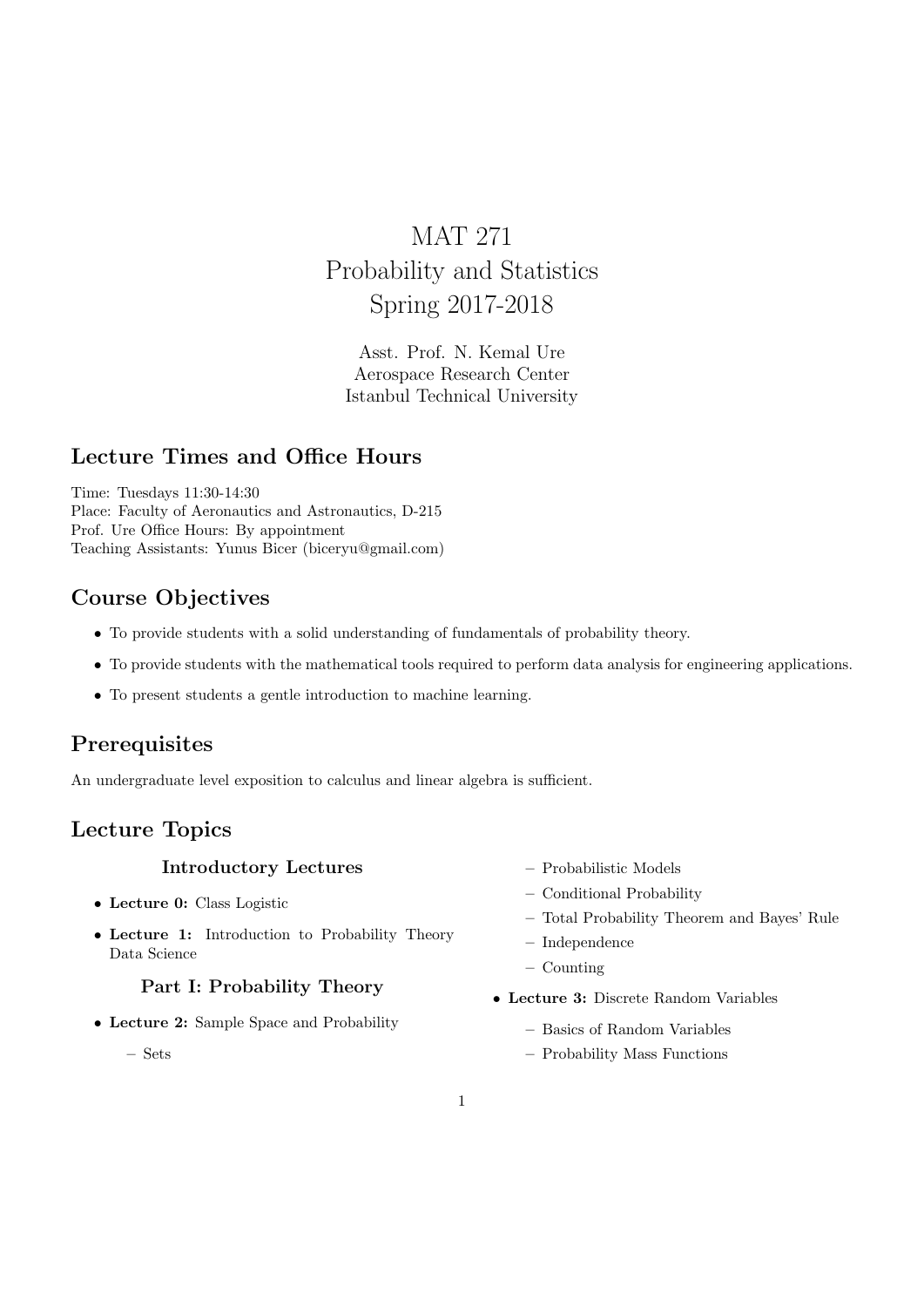- Functions of Random Variables
- Expectation, Mean and Variance
- Joint PMFs of Multiple Random Variables
- Conditioning
- Independence
- Lecture 4: General Random Variables
	- Continuous Random Variables
	- Probability Density Functions
	- Cumulative Distribution Functions
	- Normal Random Variables
	- Joint PDFs of Multiple Random Variables
	- Conditioning
	- Continuous Bayes' Rule
- Lecture 5: Further Topics on Random Variables
	- Derived Distributions
	- Covariance and Correlation
	- Conditional Expectation and Variance
	- Transforms
	- Sum of Independent Random Variables
- Lecture 6: Limit Theorems
	- Markov and Chebysev Inequalities
	- Weak Law of Large Numbers
	- Convergence in Probability
- The Central Limit Theorem
- Strong Law of Large Numbers
- Lecture 7: Bernoulli and Poisson Processes
	- Bernoulli Process
	- Poisson Process
- Lecture 8: Markov Chains
	- Discrete Time Markov Chains
	- Classification of States
	- Steady State Behaviour
	- Absorption Probabilities
	- Continuous Time Markov Chains

#### Part II: Statistics

- Lecture 9: Classical Statistical Inference
	- Parameter Estimation
	- Linear Regression
	- Binary Hypothesis Testing
	- Significance Testing
- Lecture 10: Bayesian Statistical Inference
	- Bayesian Inference and Posterior Distribution
	- Point Estimation and MAP Rule
	- Bayesian Least Mean Squares Estimation
- Lecture 11: Introduction to Machine Learning

#### Textbooks

Main Textbook:

• Bertsekas, Dimitri P., and John N. Tsitsiklis. Introduction to Probability. Vol. 1. Belmont, MA: Athena Scientific, 2002.

Additional Textbooks:

- Casella, George, and Roger L. Berger. Statistical Inference. Vol. 2. Pacific Grove, CA: Duxbury, 2002.
- Koller, Daphne, and Nir Friedman. Probabilistic Graphical Models: Principles and Techniques. MIT press, 2009.